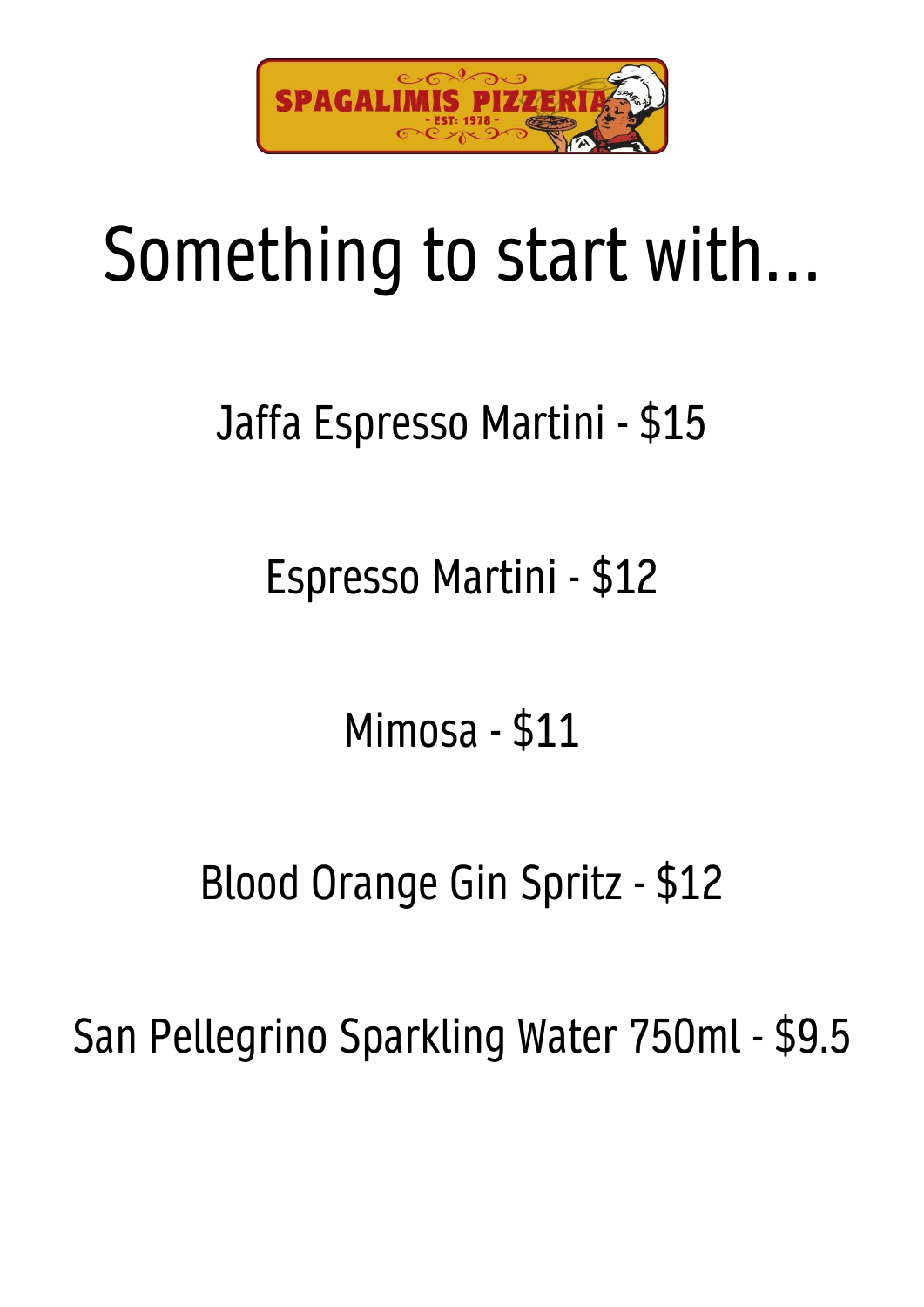## From The Tap – Cider, Gin and Beer

|                                                                                                                                                                                                       |                | Glass Pint       | <b>Pitcher</b> |
|-------------------------------------------------------------------------------------------------------------------------------------------------------------------------------------------------------|----------------|------------------|----------------|
|                                                                                                                                                                                                       |                | 425ml 568ml 1.8L |                |
| <u>Lager - Cassels Brewing Co. 4.3%</u><br>Pale golden with a lingering, white foam, this<br>Lager's as easy on the eye as it is on the palate.                                                       |                | 10.5 12.5 35.5   |                |
| <u> Milk Stout – Cassels Brewing Co. 5.2%</u><br>The world's best milk stout. Poured Nitro style.                                                                                                     |                | 12.5 14.5 38.5   |                |
| <u> American Pale Ale – Cassels Brewing Co. 5.4%</u><br>Awarded the title, World's Best Pale-American<br>style Pale Ale at the 2021 World Beer Awards.                                                |                | 12.5 14.5 38.5   |                |
| <u> Elderflower Gin &amp; Tonic - Good George Brewing. 5%</u><br>The simple addition of elderflower adds an<br>unexpected & flavourful twist to a classic cocktail.<br>Served with ice and garnishes. | 13             |                  |                |
| <u> Cardrona Hazy 80's Hazy IPA – Canyon Brewing. 6.4%</u><br>The mellow malt profile paired with a huge hop<br>addition and subtle bitterness delivers a tropical<br>fruit salad.                    | 13             | 15               | 40.5           |
| Apollo Cider - Cassels Brewing Co. 4.5%<br>Crisp, refreshing apple cider, neither sweet nor<br>dry. Hand-crafted at Cassels Brewery.                                                                  | 13             | 15               | 40.5           |
| <u> Deckchair Hazy IPA. 5.2% - Good George Brewing</u><br>A golden and juicy hazy IPA with all the hoppy goodness.                                                                                    |                | 13.5 15.5 42.5   |                |
| <u> Non-alcoholic Ginger Beer – Good George Brewing</u><br>Ginger Beer with a refreshing zing, and sweet<br>ginger finish.                                                                            | $\overline{7}$ | 9                | 21             |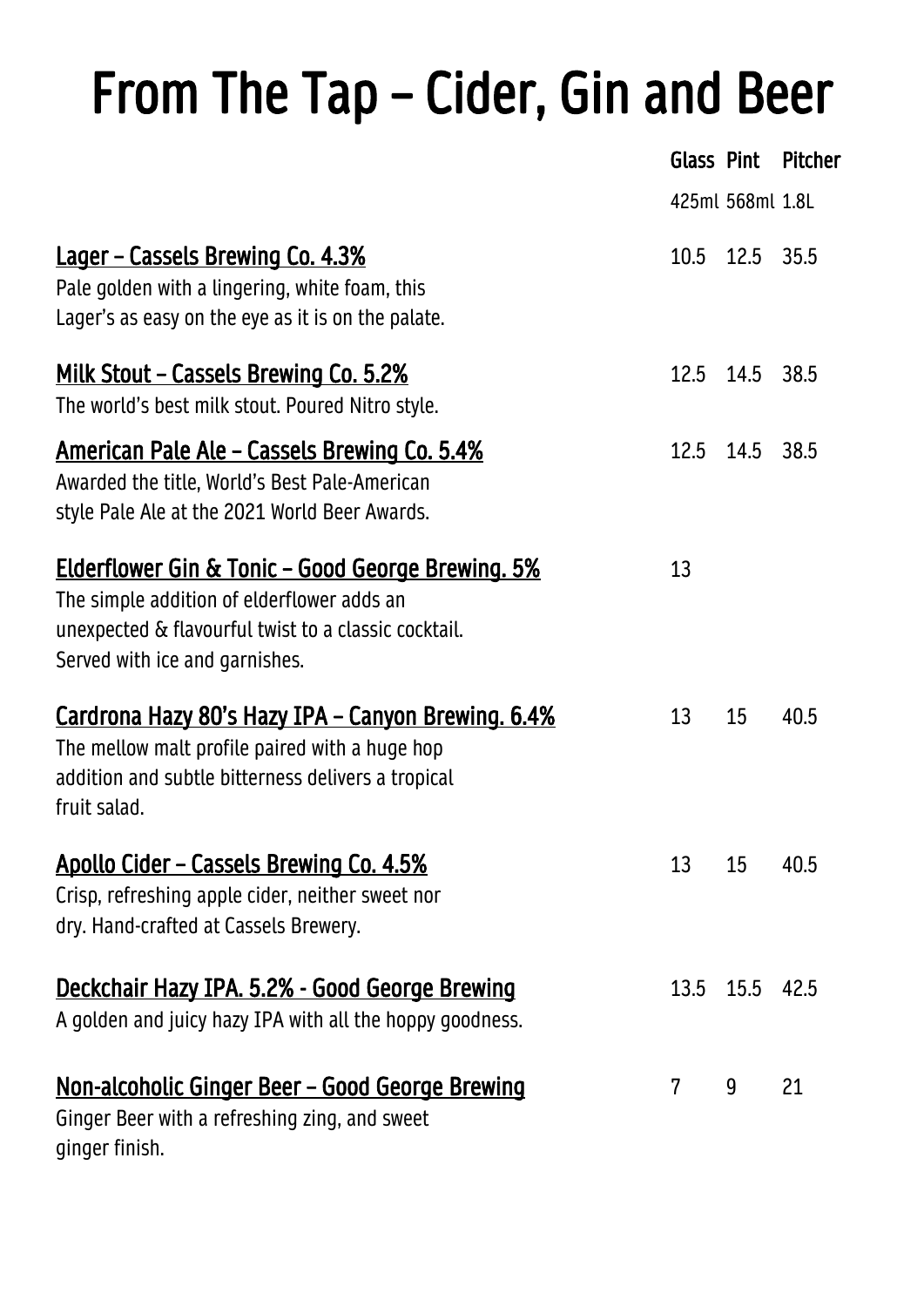## Wine

150ml 250ml Bottle

| <b>Sauvignon Blanc</b>                                    |                         |      |      |      |
|-----------------------------------------------------------|-------------------------|------|------|------|
| The People's                                              | Marlborough             | 10   | 14   | 38   |
| <b>Triplebank</b>                                         | Marlborough             | 11.5 | 16   | 46.5 |
| Vavasour                                                  | Marlborough             | 12   | 18   | 49.5 |
| <u>Chardonnay</u>                                         |                         |      |      |      |
| <b>Main Divide</b>                                        | <b>North Canterbury</b> | 15   | 22   | 62.5 |
| Camshorn                                                  | Hawke's Bay             | 12   | 18   | 49.5 |
| <u>Aromatics</u>                                          |                         |      |      |      |
| Saddleback Pinot Gris                                     | Central Otago           | 12   | 18   | 49.5 |
| <b>Thornbury Pinot Gris</b>                               | Waipara                 | 13   | 18.5 | 52.5 |
| <b>Allan Scott Riesling</b>                               | Marlborough             | 13.5 | 19   | 53.5 |
| Young & Co Rose                                           | Hawkes Bay              | 13   | 18.5 | 52.5 |
| <b>Main Divide Rose</b>                                   | Waipara                 | 13.5 | 19   | 55   |
| <b>Cabernet/Merlot and Blends</b>                         |                         |      |      |      |
| Pegasus Bay Merlot Cab                                    | Waipara                 | 16   | 23   | 75   |
| <b>Yealands Merlot</b>                                    | Hawke's Bay             | 12   | 18   | 49.5 |
| Angus the Bull Cab Sav                                    | Central Victoria        | 14   | 21.5 | 57.5 |
| Chianti (Rafia Basket)                                    | <b>Italy</b>            |      |      | 46   |
| <b>Pinot Noir</b>                                         |                         |      |      |      |
| Kopiko Bay                                                | Marlborough             | 10   | 14   | 38   |
| Saddleback                                                | Central Otago           | 15   | 22   | 62.5 |
| Akarua Rua                                                | Central Otago           | 17   | 24.5 | 75   |
| Pegasus Bay                                               | Waipara                 |      |      | 90   |
| <u>Shiraz/Syrah</u>                                       |                         |      |      |      |
| <b>Curious Shiraz</b>                                     | South Australia         | 12   | 18   | 49.5 |
| The Last Shepherd Syrah                                   | Hawke's Bay             | 14   | 21.5 | 57.5 |
| <u>Sparkling</u>                                          |                         |      |      |      |
| Morton Estate Black Label Brut                            | Hawke's Bay             |      |      | 49   |
| Squealing Pig Prosecco DOC<br>(BYO Charge Per Bottle -10) | New Zealand             | 12   |      | 43   |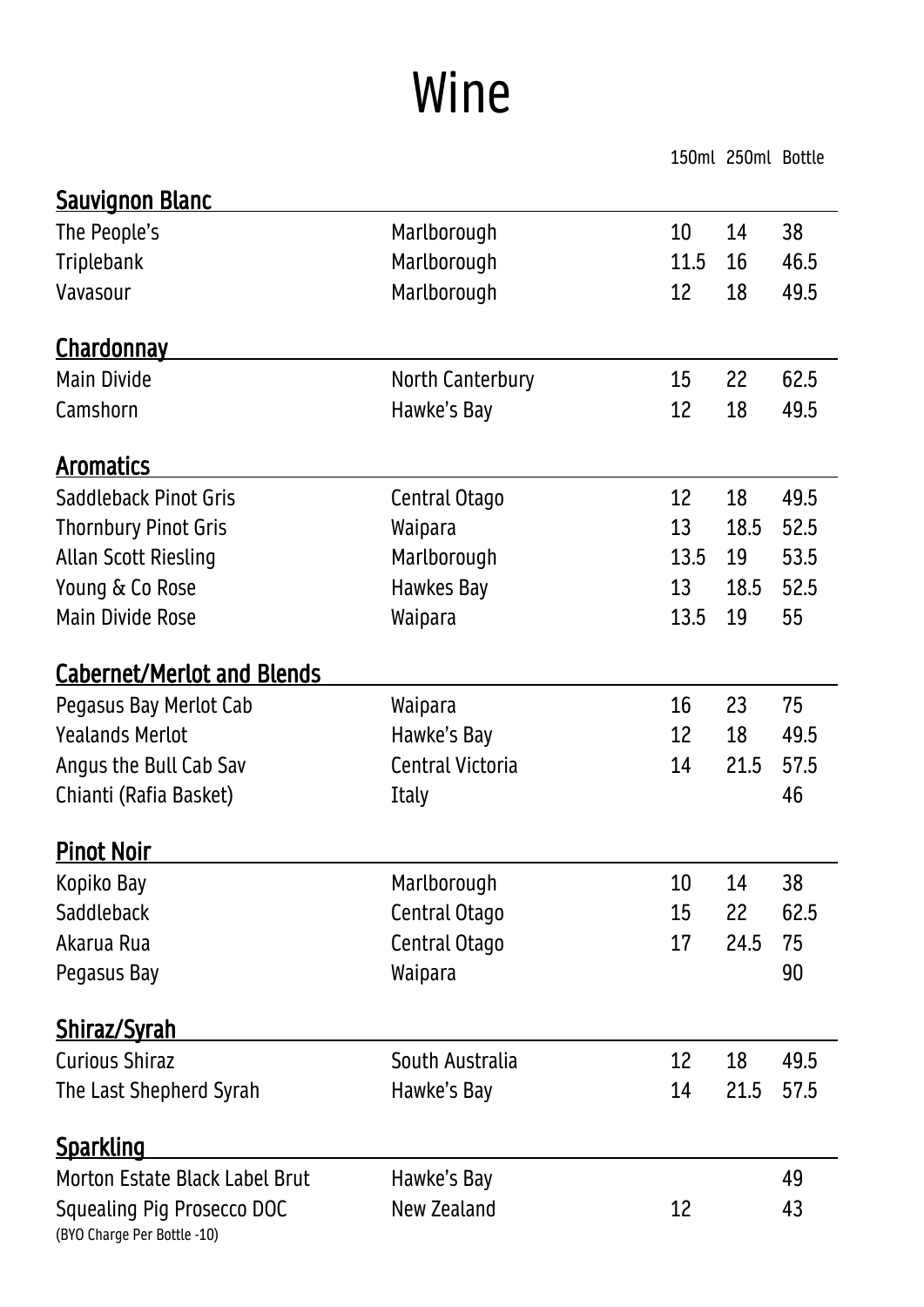## Something Else...

#### **Cocktails**

| <b>Mimosa</b>           | 11 |
|-------------------------|----|
| Jaffa Espresso Martini  | 15 |
| <b>Espresso Martini</b> | 12 |
| <b>Bloody Mary</b>      | 14 |
| Pimm's                  | 15 |
| Cosmopolitan            | 15 |
| Mojito                  | 15 |
| Long Island Iced Tea    | 18 |

#### Whisky

| Talisker             | 18   |
|----------------------|------|
| Laphroaig            | 18   |
| Glenfiddich          | 15   |
| Glenmorangie         | 15   |
| <b>The Glenlivet</b> | 14   |
| Workshops            | 14   |
| Jameson              | 12.5 |
| Crown Royal          | 11.5 |
| J&B Rare             | 11.5 |
| Johnnie Walker       | 10   |

#### Rum

| <b>Stolen</b>          | 12.5 |
|------------------------|------|
| <b>Appleton Estate</b> | 11.5 |
| Coruba                 | 10   |
| <b>Bacardi White</b>   | 10   |

#### Liqueurs

| 9.5 |
|-----|
| 11  |
| 11  |
|     |

#### Beverages

| San Pell Sparkling Water<br>Ginger Beer | 9.5<br>7 |
|-----------------------------------------|----------|
| Coke                                    | 4.9      |
| Sprite                                  | 4.9      |
| Coke no sugar                           | 4.9      |
| Sprite no sugar                         | 4.9      |
| Orange or Raspberry                     | 4.9      |
| Lemon Lime & Bitters                    | 6        |
| <b>Iced Chocolate</b>                   | 6.5      |
| Kombucha                                |          |
| Cheery & Berry                          | 7.5      |
| Lemon Ginger                            | 7.5      |
|                                         |          |
| <b>Juices</b>                           |          |
| Orange                                  | 6        |
| Apple                                   | 6        |
| Tomato                                  | 6        |
| Cranberry                               | 6        |
| <b>Fruit Smoothies</b>                  |          |
| Berry                                   | 7        |
| <b>Tropical</b>                         | 7        |
| Feijoa                                  | 7        |
| Coffee & Tea                            |          |
| Cappuccino                              | 4.9      |
| <b>Flat White</b>                       | 4.9      |
| Long Black                              | 4.5      |
| Latte                                   | 4.9      |
| <b>Hot Chocolate</b>                    | 4.5      |
| Tea                                     | 4.5      |
|                                         |          |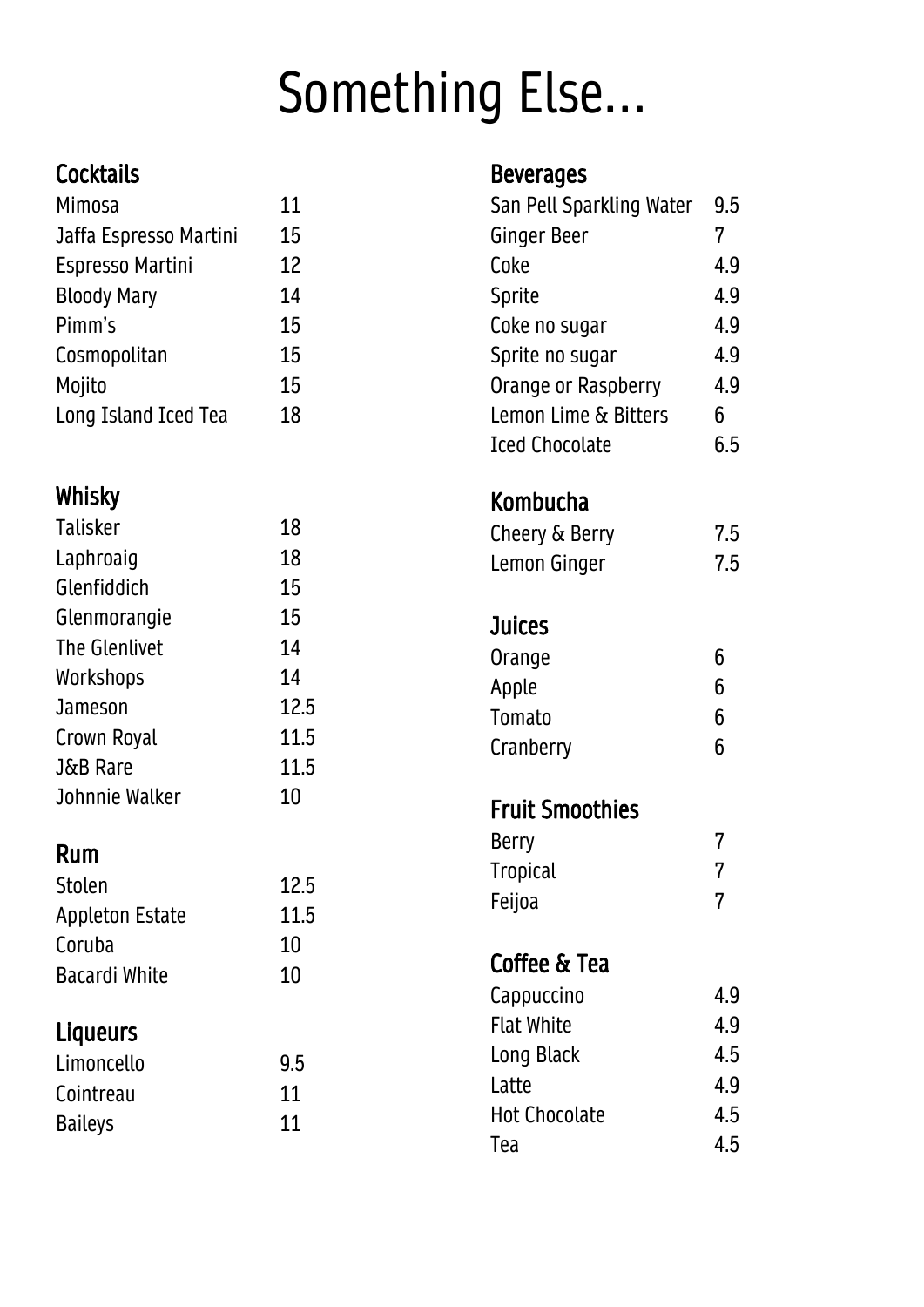## Gin (page one of three)

All our gins are served with Schweppes tonic water, ice, a slice of citrus and cucumber. Upgrade to Fever Tree Premium Tonic Water for only \$3.

Melbourne Gin Co. - Australia 14 A gin that encapsulates a city. Paying homage to London Dry Gin, Melbourne Dry is a classic gin with a twist of Melbourne.

Hendricks - Scotland 15 Hendricks is an unusual gin created from eleven fine botanicals. The curious, yet marvellous, infusions of rose & cucumber imbue our spirit with its uniquely balanced flavour resulting in an impeccably smooth distinct gin.

The Botanist - Scotland 14 22 hand-foraged local botanicals delicately augment nine berries, barks, seeds and peels during an achingly slow distillation. The first Islay dry gin is a rare expression of the heart and soul of the remote Scottish island.

Scapegrace - Canterbury 14 12 botanicals and water from the earth 80 years after it was hurled down on New Zealand's Southern Alps.

Hector's - Akaroa 14 Named for the Hector's dolphins that swim off Akaroa. A dry gin with flavour profiles foraged from

Tanqueray - England 12.5 A perfectly balanced gin and one of the most awarded gins in the world.

Haymans – England 11 Using only the finest botanicals available combined with the two-day gin making process, the botanicals are infused in English wheat spirit for an entire day allowing the full natural flavours to shine through.

**Bombay Sapphire - England 10** Every drop contains 10 hand-selected botanicals from exotic locations around the world.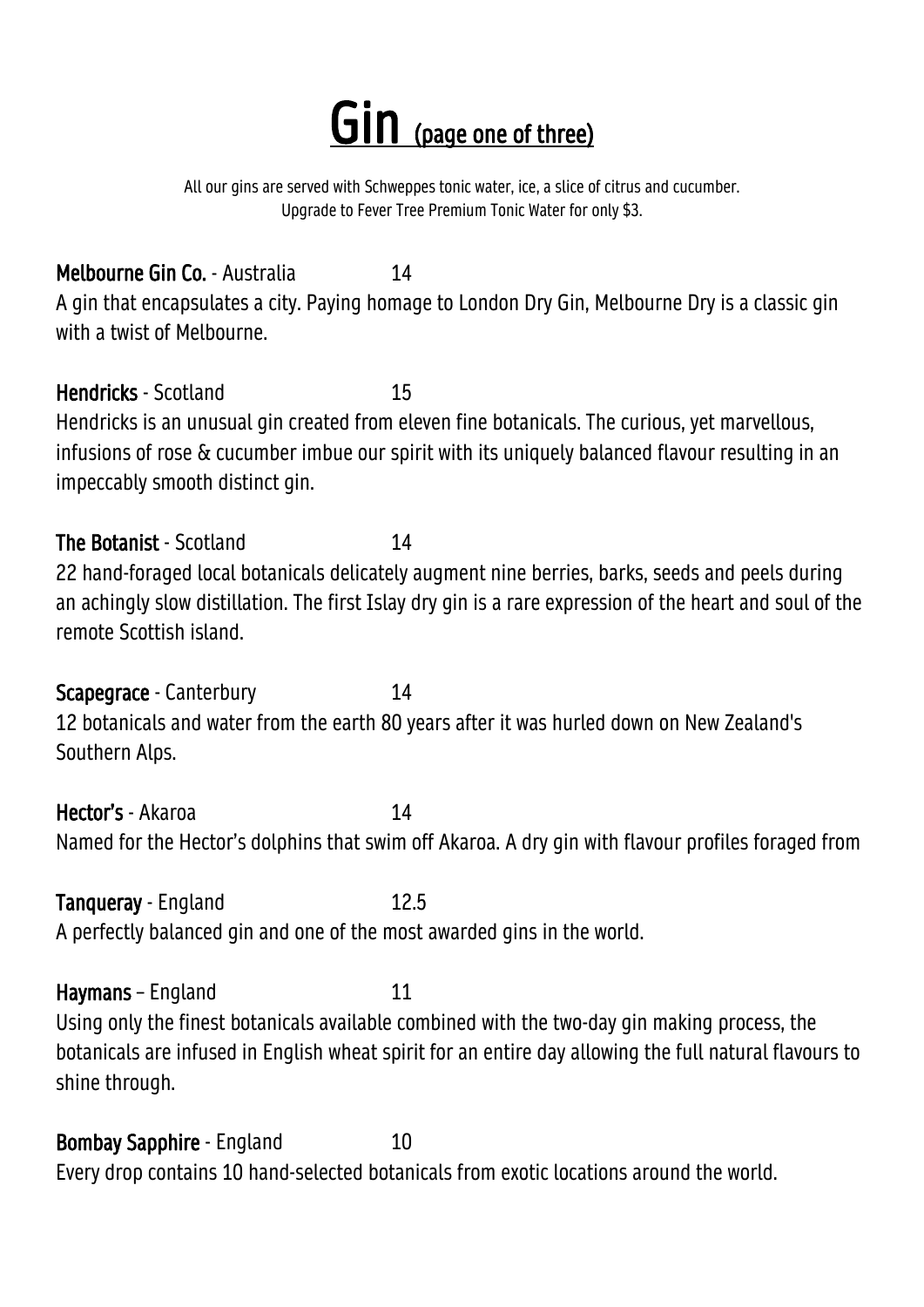### GIN (page two of three)

Little Biddy - Reefton 14 Created in honour of Reefton legend Little Biddy, a gin-toting, 4 foot tall gold prospector.

**Forth Luck - Cust 14 and 14 and 14 and 14 and 14 and 14 and 14 and 14 and 14 and 14 and 14 and 14 and 14 and 14 and 14 and 14 and 14 and 14 and 14 and 14 and 14 and 14 and 14 and 14 and 14 and 14 and 14 and 14 and 14 and** Hand crafted from Canterbury spring water and vapour infused with 10 New Zealand botanicals.

**Forth Luck Chic - Cust 14** Hand crafted in Canterbury. Strawberries, raspberries & hibiscus flower.

Roku - Japan 13 In Japanese, Roku translates as the number six. In every glass of Roku Gin, you will find six very special botanicals.

Beefeater Blood Orange - England 10 The world's most awarded gin. With oranges.

Graham Norton Pink - Ireland 14 An infusion of rose petals and gooseberries give the nod to summer.

Graham Norton - Ireland 14 A heady combination of kaffir lime and juniper.

The Wood Cutter - Dunedin 14 The woodcutter barrel-aged gin is inspired by the Native bush tracks and pine forests on the grounds of Sandymount distillery. Mixing the fresh citrus and aromatic pine flavours of Gin with the spice and red fruit notes of central Otago Pinot noir oak barrels.

Lovers Leap - Dunedin 14 A smooth dry gin with light floral botanicals. The Juniper is subtle with a sweet citrus finish.

Ti Kouka Forest - Dunedin 14 Inspired by the Ti Kouka tree which is the symbol of Sandymount Distillery this gin includes Kawakawa, Horopito, Tarata, Ti Kouka bark, Harakeke seed, and Manuka.